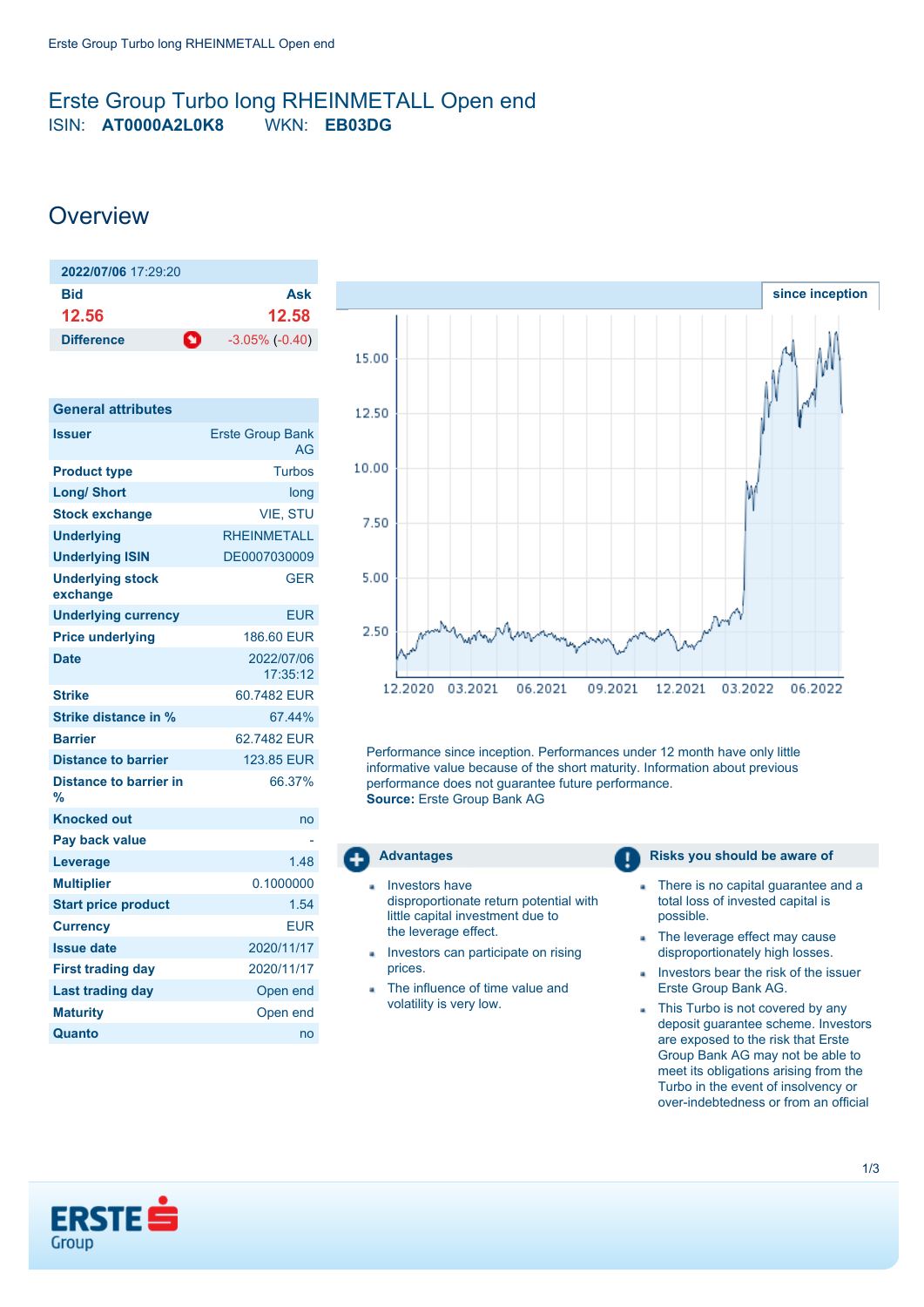The calculation of the key figures is based on the most recently delivered price of the underlying (see date/time stamp in tab underlying).

#### **Price information**

| <b>Today open</b>        | 13.09 |
|--------------------------|-------|
| <b>Today high</b>        | 13.52 |
| <b>Today low</b>         | 12.31 |
| Close (previous day)     | 12.97 |
| Spread in %              | 0.16% |
| <b>Spread absolute</b>   | 0.02  |
| <b>Spread harmonised</b> | 0.20  |
| High price (52 weeks)    | 16.74 |
| Low price (52 weeks)     | 1.42  |

#### **Performance**

| <b>Performance YTD in %</b>                | $+501.44%$ |
|--------------------------------------------|------------|
| Performance 1 month in %                   | $-14.95%$  |
| Performance 6 months in %                  | $+413.06%$ |
| Performance 1 year in %                    | +558.12%   |
| Performance 3 years in %                   |            |
| Performance 5 years in %                   |            |
| <b>Performance since inception</b><br>in % | +716.23%   |

#### **Turbos | Description**

#### **What are Turbos Long?**

Turbos allow investors to participate on market fluctuations of the underlying. Turbos Long benefit from rising prices of the underlying. The unlimited earning potential, however, is offset by the risk of total loss if the barrier is hit. For a Turbo Short this barrier is set above the initial price of the underlying at the time of issue. There are Turbos with a certain term and turbos with an indefinite term ("open-end Turbos").

#### **How do Turbos Short work?**

Turbos offer an inbuilt leverage effect. The price movements of the underlying are reflected relatively independent of volatility. If the price of the underlying instrument rises, the price of the Turbo Long rises according to the chosen leverage at a disproportionate level. The leverage effect results from the lower purchase price of a Turbo compared to the direct investment in the underlying. The lower the purchase price of the Turbo, the bigger the leverage. Turbos have a strike (base) price and a barrier. The intrinsic value of the Turbo is the difference of the share price and the strike price (Turbo Long).

#### **Secondary market**

During the term it is possible to sell the product during the trading hours at the exchanges, where the product is listed.



order (bail-in regime). A total loss of